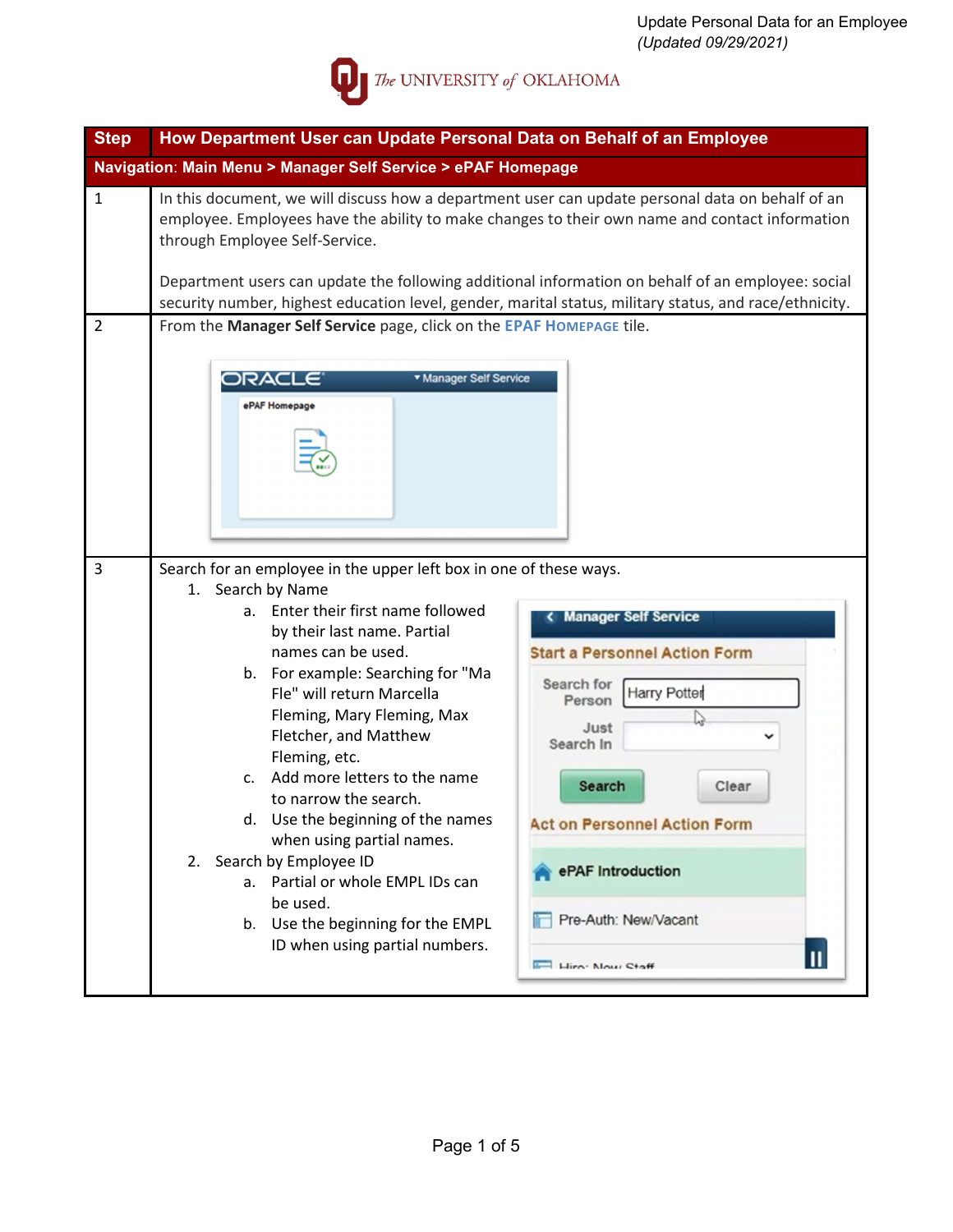

| 4 | Click on PERSONAL DATA, then UPDATE PERSONAL Data action from the related action drop-down.                                                                                                            |  |  |
|---|--------------------------------------------------------------------------------------------------------------------------------------------------------------------------------------------------------|--|--|
|   |                                                                                                                                                                                                        |  |  |
|   |                                                                                                                                                                                                        |  |  |
|   | <b>Personal Data</b><br>×<br><b>Actions</b><br>×                                                                                                                                                       |  |  |
|   |                                                                                                                                                                                                        |  |  |
|   | View Personal Data<br>Personal Data<br>⋗                                                                                                                                                               |  |  |
|   | <b>Current Employee</b>                                                                                                                                                                                |  |  |
|   | Job Change<br>⋋                                                                                                                                                                                        |  |  |
|   | Update <b>F</b><br>al Data<br>Hire/Additional Job<br>У                                                                                                                                                 |  |  |
|   | Severus Snape @                                                                                                                                                                                        |  |  |
|   | Transfer<br>У                                                                                                                                                                                          |  |  |
|   |                                                                                                                                                                                                        |  |  |
|   |                                                                                                                                                                                                        |  |  |
|   |                                                                                                                                                                                                        |  |  |
| 5 | The employee's FIRST, MIDDLE, LAST NAME and SUFFIX can be changed or updated.                                                                                                                          |  |  |
|   | <b>Personal Information</b>                                                                                                                                                                            |  |  |
|   |                                                                                                                                                                                                        |  |  |
|   | <b>Employee Name</b><br>The name entered must match exactly what is indicated on your Social Security card. For name changes, the Social Security card is the only documentation that will be accepted |  |  |
|   | and must be attached to this form.                                                                                                                                                                     |  |  |
|   | "First Name Harry<br><b>Preferred First Name</b>                                                                                                                                                       |  |  |
|   | Middle Name                                                                                                                                                                                            |  |  |
|   | $\mathbb{R}$<br>"Last Name Potter<br>Name Suffix                                                                                                                                                       |  |  |
|   |                                                                                                                                                                                                        |  |  |
|   |                                                                                                                                                                                                        |  |  |
|   | Note: The name entered must match exactly what is on the employee's Social Security Card. If these                                                                                                     |  |  |
|   | fields are changed, a copy of the Social Security Card must be attached to this form.                                                                                                                  |  |  |
|   | If the employee chooses to go by a different name than what is on their Social Security card, a                                                                                                        |  |  |
|   | PREFERRED FIRST NAME can be entered.                                                                                                                                                                   |  |  |
| 6 | The DATE OF BIRTH and US CITIZENSHIP STATUS cannot be changed on the Personal Data form.                                                                                                               |  |  |
|   |                                                                                                                                                                                                        |  |  |
|   | <b>Employee Details</b>                                                                                                                                                                                |  |  |
|   |                                                                                                                                                                                                        |  |  |
|   | Update Social Security # 911151111                                                                                                                                                                     |  |  |
|   | Date of Birth 01/01/2000<br>"Gender<br>Male<br>v                                                                                                                                                       |  |  |
|   | "Highest Education<br>"Marital Status<br>Divorced<br>Masters Level Degree<br>v                                                                                                                         |  |  |
|   | Level<br>US Citizenship Status Canadian Citizen<br>Visa/Permit Type For Offic/Fam/Serv in Trans C3                                                                                                     |  |  |
|   |                                                                                                                                                                                                        |  |  |
|   |                                                                                                                                                                                                        |  |  |
|   | The Social Security Number (SSN) will only be able to be edited if the employee has a temp SSN                                                                                                         |  |  |
|   | that begins with a 9. Once their SSN is received, the temporary SSN should be updated. The correct                                                                                                     |  |  |
|   | format for Social Security Number is XXX-XX-XXXX.                                                                                                                                                      |  |  |
|   |                                                                                                                                                                                                        |  |  |
|   | GENDER, MARITAL STATUS and HIGHEST EDUCATION LEVEL can be updated. Use the drop-down for a list                                                                                                        |  |  |
|   | of valid options.                                                                                                                                                                                      |  |  |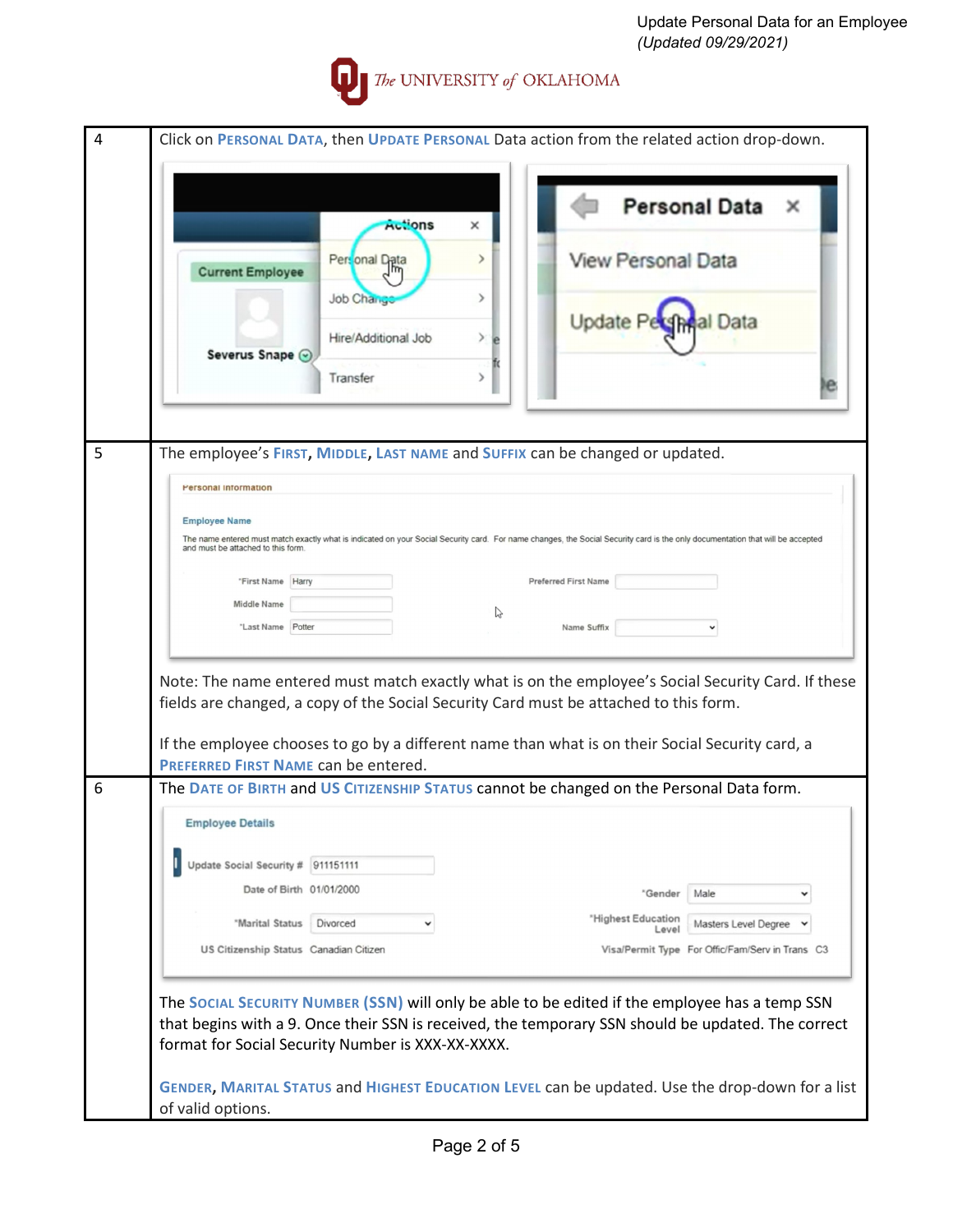Update Personal Data for an Employee *(Updated 09/29/2021)*

The UNIVERSITY of OKLAHOMA

| 7<br>If the employee has self-identified their<br>military status, use the VETERAN STATUS field<br>to indicate their selection. If they have<br>selected Option 1- "I belong to the<br>following classifications of protected<br>veterans", additional fields will appear<br>where the classifications can be selected.<br>Choose all that apply.<br>If the employee has provided their MILITARY<br>DISCHARGE DATE, enter that in the provided<br>field.<br>If the employee has not specified their<br>military status leave the Veteran Status field<br>blank. | <b>Severus Snape</b><br>600019<br>Record 0<br>View Job Data<br>3-I am NOT a protected veteran.<br>4-I am NOT a veteran.<br>1-I belong to the followi<br>Veteran Status<br>Disabled Veteran<br>No<br><b>Recently Separated</b><br>No<br>Active Duty Wartime or<br>Campaign Badge<br>No<br>Veteran<br>Armed Forces Service<br>No<br>Medal Veteran<br>龠<br>Military Discharge Date |
|-----------------------------------------------------------------------------------------------------------------------------------------------------------------------------------------------------------------------------------------------------------------------------------------------------------------------------------------------------------------------------------------------------------------------------------------------------------------------------------------------------------------------------------------------------------------|---------------------------------------------------------------------------------------------------------------------------------------------------------------------------------------------------------------------------------------------------------------------------------------------------------------------------------------------------------------------------------|
| 8<br>If the employee has self-identified their<br>race and ethnicity, use the needs to<br>update to their ETHNICITY and RACE, that<br>can be changed on this form.<br>If the employee is Hispanic or Latino,<br>select Yes by clicking on the slider.<br>The employee's race can be selected by<br>checking the slider to mark Yes for all that<br>apply.                                                                                                                                                                                                       | <b>Back</b><br><b>Severus Snape</b><br>600019<br>Record: 0<br>View Job Data<br>Is this employee<br>Hispanic or Latino?<br>What is the employee's race? Select all that apply.<br>American Indian or<br>No<br>Alaska Native<br>Asian<br><b>Yes</b><br>I<br>Black or African-<br>No<br>American<br>Native Hawaiian or<br>No<br>Pacific Islander<br>No<br>White                    |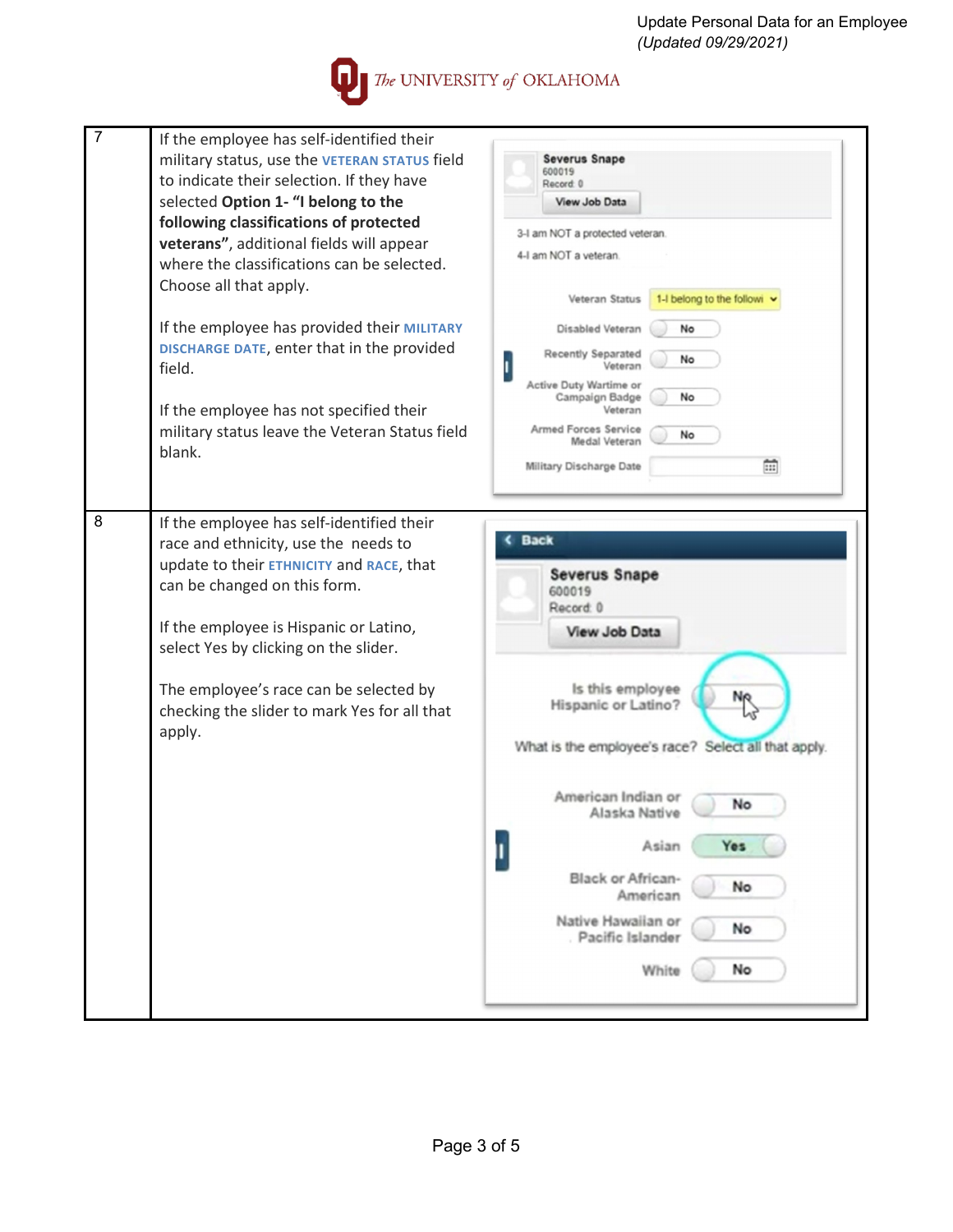

| 9  | A Home and a Mailing address are required for all employees. HOME ADDRESS is where you will<br>receive all mail form the University such as W-2 tax form, insurance information, and any paper<br>paychecks. MAILING ADDRESS will only be used by university if mail is returned from your Home<br>Address. Use the field on each row to insert or update your address.<br>If the employee's Home address is the same as the mailing address, click the slider for SAME AS<br>HOME? to Yes on the Mailing address row.<br>If the home or mailing address is located outside of the United States, select the country in the grid.<br>An International Address segment will display below to gather the international address. Be sure to<br>enter the full international address—street address, city, country, postal code. NOTE: The university<br>cannot mail paychecks to international addresses. If you live/work outside the US, you must use<br>Direct Deposit to a US bank. |  |  |  |  |
|----|--------------------------------------------------------------------------------------------------------------------------------------------------------------------------------------------------------------------------------------------------------------------------------------------------------------------------------------------------------------------------------------------------------------------------------------------------------------------------------------------------------------------------------------------------------------------------------------------------------------------------------------------------------------------------------------------------------------------------------------------------------------------------------------------------------------------------------------------------------------------------------------------------------------------------------------------------------------------------------------|--|--|--|--|
|    | <b>International Address</b><br>Please use the boxes below for your mailing and/or home address that is outside of the Unite                                                                                                                                                                                                                                                                                                                                                                                                                                                                                                                                                                                                                                                                                                                                                                                                                                                         |  |  |  |  |
|    | Hol<br>Τ<br>*International Mailing<br>Address                                                                                                                                                                                                                                                                                                                                                                                                                                                                                                                                                                                                                                                                                                                                                                                                                                                                                                                                        |  |  |  |  |
| 10 | Updates can be made to the employee's CELL PHONE, HOME PHONE OF CAMPUS PHONE.<br>If the campus phone number is entered as 405/271-8000 or 405/271-8001, a CAMPUS PHONE<br><b>EXTENSION will be required.</b>                                                                                                                                                                                                                                                                                                                                                                                                                                                                                                                                                                                                                                                                                                                                                                         |  |  |  |  |
|    | <b>Phone Numbers</b><br>When entering phone numbers use the format: area code/XXX-XXXX. A campus phone number is required. If the employee does not have a campus phone, please enter the main<br>department phone number.<br><b>EMERGENCY COMMUNICATIONS SYSTEM (ECS)</b><br>In the event of a campus emergency, the University's ECS will use ALL LISTED phone numbers to alert you. ECS can also send text messages to one of your mobile phones. The<br>ECS will default to using your listed mobile phone for text messaging. If you prefer another number be used for texting, please add a new SMS Phone (text) to your phone numbers.<br>Cell Phone<br>Home Phone<br>"Campus Phone 111/111-1111<br>Campus Phone Extension 0                                                                                                                                                                                                                                                  |  |  |  |  |
| 11 | PERSONAL EMAIL ADDRESS can be added or modified. A personal email address will not be used for<br>regular university business. It may be used as an alternate way to contact the individual in the event<br>that they no longer work at the university.                                                                                                                                                                                                                                                                                                                                                                                                                                                                                                                                                                                                                                                                                                                              |  |  |  |  |